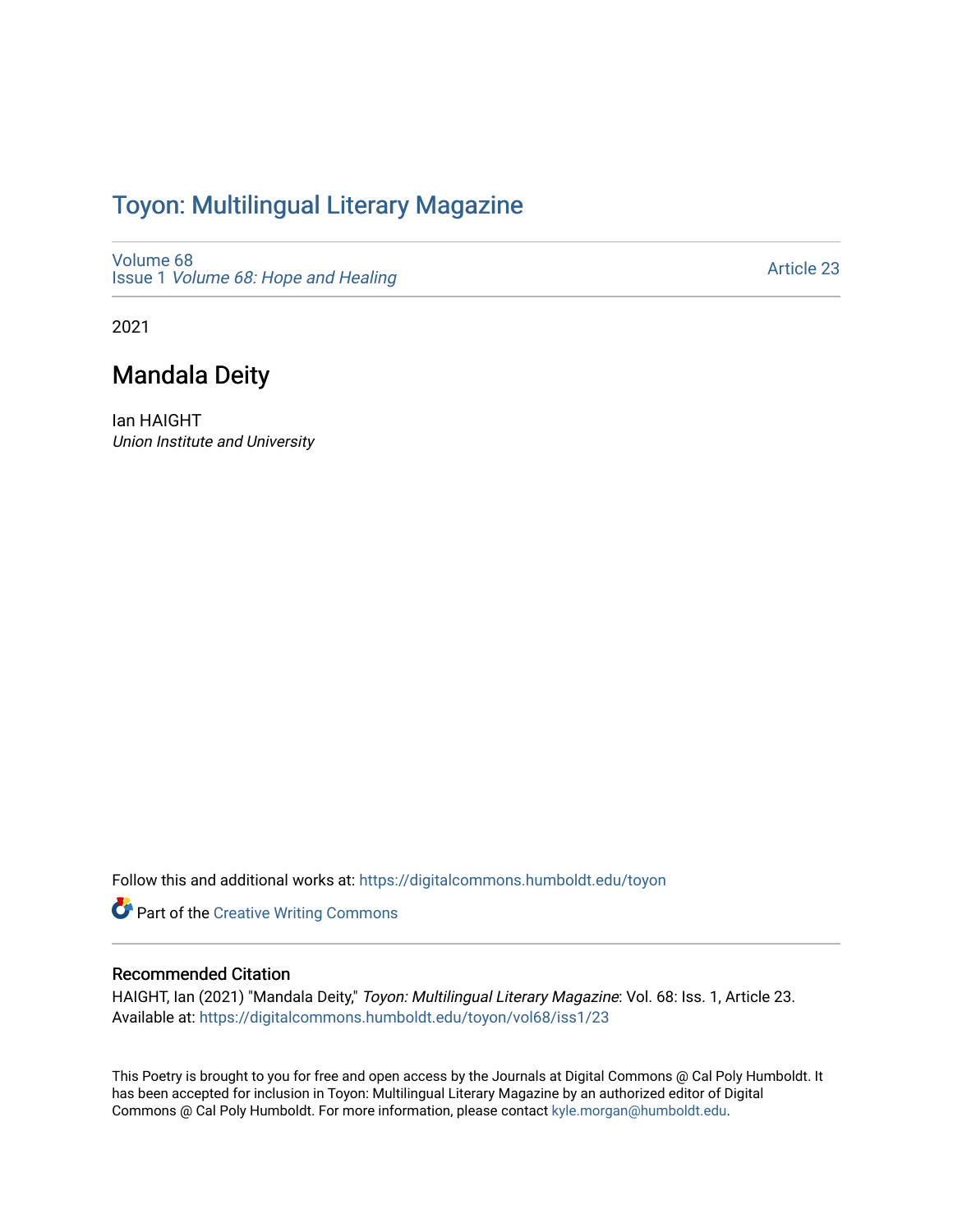

# **Mandala Deity**

### Ian Haight

How strange this Buddha drawn to keep and prepare you for the next world. Brush strokes thick, assured—thin hairs on its head. Cat-like eyes, irises looking left the bamboo walking cane crooked at the top pocked and ridged. Shoulder, overly-pronounced, as a mountain. Pug-nosed, clichéd garbage man under the moustache a line of lip with a slight downward curve. A hair's edge fraying defines your presence—or the blotched

**92 TOYON** \